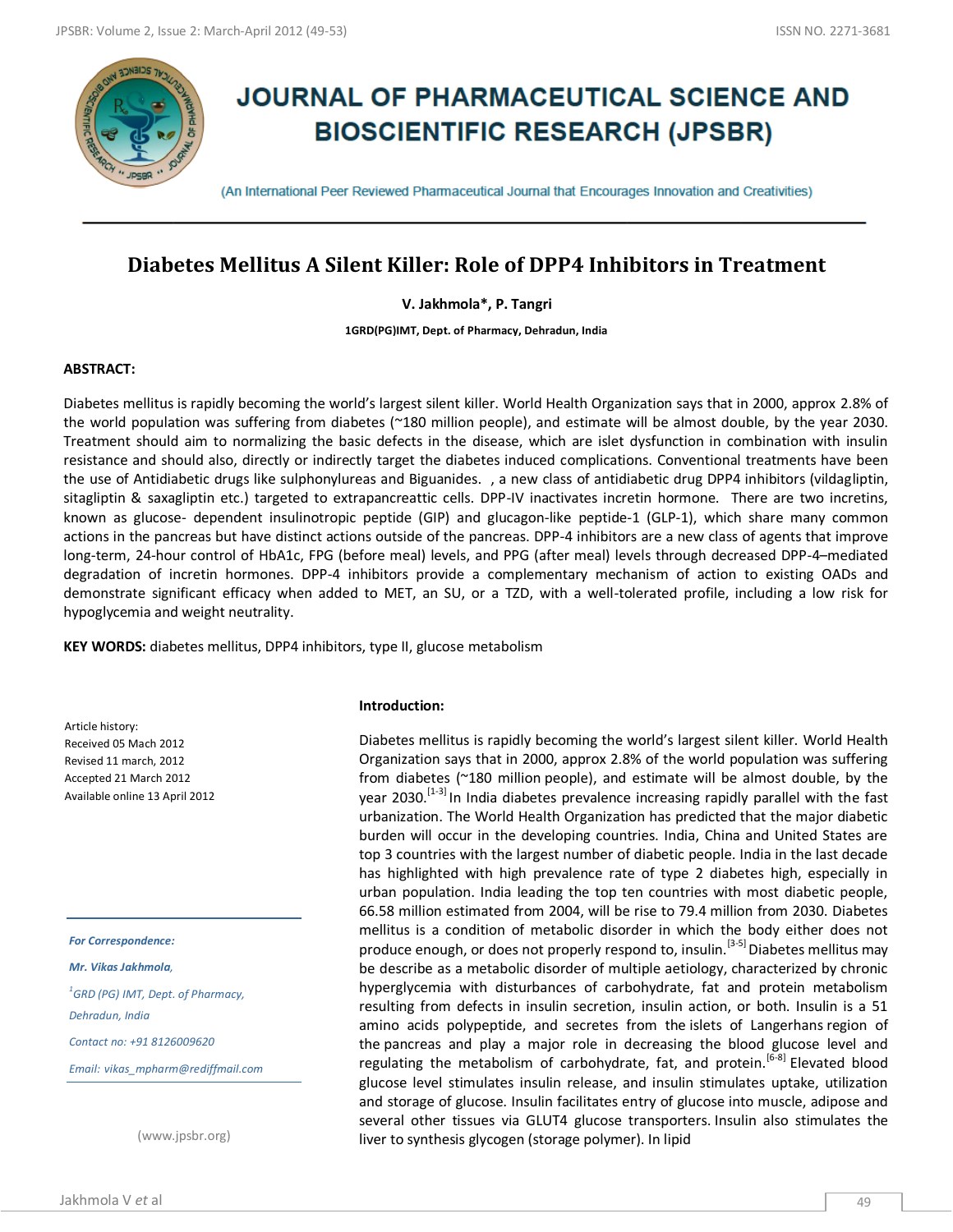metabolism, insulin promotes fatty acid synthesis in the liver, which is exported from the liver as lipoproteins. In diabetes mellitus impaired insulin secretion and variable degrees of peripheral insulin resistance leading to sustained hyperglycemia.<sup>[6-11]</sup> Diabetes mellitus may be classified to 3 main categories, depending upon characteristics and cause.

### **TYPES OF DIABETES**

Type 1 diabetes mellitus is insulin-dependent diabetes mellitus (IDDM) found in 10% of diabetic people; it formerly known as Juvenile Onset Diabetes. T1DM is characterized by immunemediated loss of insulin-producing pancreatic beta cells of the islets of Langerhans, leading to insulin deficiency.<sup>[12]</sup> Type 2 diabetes mellitus is the most common form of diabetes and is due to defective insulin action and insulin secretion, either of which may be the predominant feature. According to the World Health Organization, over 90% of diabetic cases worldwide are Type 2. Gestational diabetes mellitus is carbohydrate intolerance resulting in hyperglycemia of variable severity with onset or first recognition during pregnancy. The factors that cause gestational diabetes to develop are not completely known.<sup>[12-15]</sup>

#### **SYMPTOMS OF DIABETES:**

Along with hyperglycemia, early symptoms of diabetes mellitus are polydipsia, polyphagia, and polyuria. Later complications include vascular disease, peripheral neuropathy, and predisposition to infection. The effect of diabetes mellitus include long-term damage, dysfunction and failure of various organs.<sup>[13,14]</sup> Years of poorly controlled hyperglycemia lead to multiple, primarily vascular complications that affect small (microvascular) large (macrovascular) vessels or both. Longterm complications include cardiovascular disease, peripheral neuropathy, chronic renal failure (diabetic nephropathy), and retinal damage (diabetic retinopathy). Finally, Diabetes Mellitus is a group of disorders characterized by hyperglycemia and associated with microvascular (i.e., retinal, renal, possibly neuropathic), macrovascular (i.e., coronary, peripheral vascular), and neuropathic (i.e., autonomic, peripheral) complications. [14-18]

#### **PATHOPHYSIOLOGY OF DIABETES**

Diabetes mellitus recognized as a "metabolic disorder" with multifaceted clinical entity produced through the interaction of genetic, hormonal and lifestyle factors. The basic elements of this metabolic disorder (syndrome) have already been started many years before the onset of T2DM diabetes mellitus. Pre-diabetes is a condition in which individuals have blood glucose levels higher than normal but not high enough to be termed as diabetes mellitus.[17,18] People with prediabetes have an increased risk of developing T2DM, heart disease, and stroke. Metabolic disorder is a clustering of defects like abdominal obesity, elevated triglycerides, reduced HDLC level, hypertension and impaired fasting glucose and these all greatly increases individual's probability of

developing T2DM, atherosclerotic cardiovascular disease and chronic kidney disease.<sup>[19-21]</sup> Metabolic disorder associated with hyperglycemia, increases expression of many adipocytokines (macrophage proteins) such as TNF-α, IL-6, and MMPs. These proinflammatory cytokines induces insulin resistance. Hyperglycemia mediates its damaging effects through a series of secondary transducers, like ROS, AGE, PKC, PARP enzyme overactivation and no. of proinflammatory cytokines.<sup>[22-25]</sup> Insulin resistance and hyperglycemia induced cascade, target the vital organ of the body, & arouse the insurgency of diabetic complications. In heart, insulin resistance induced cardiomyopathy is closely linked with hyperglycemia induced endothelial dysfunctioning. Experimental studies suggest that Hyperglycemia and insulin resistance both cause endothelial dysfunction which diminishes the anti-atherogenic role of vascular endothelium. Endothelial dysfunction has been known as an initiating, critical factor, and main pathological change during the development of diabetic vascular disease.[26-29] The incident of heart failure is vastly higher in diabetic patient (39%) and mortality from cardiovascular complications is almost 3–5 fold higher compared with non-diabetic individual. In liver, insulin resistance is key pathogenic factor for Non Alcoholic Fatty Liver Disease (NAFLD).<sup>[30]</sup> Insulin resistance (hyperinsulinemia) increases serum fatty acid level, which taken up by liver and drive triglyceride production. TG hepatic accumulation causes Non Alcoholic Hepatic Steatosis (NASH). Hyperglycemis induced TNF- α promotes liver inflammation and ROS exacerbate the NASH conditions by ultrastructural mitochondrial lesion, which impair respiratory chain function, ultimately leading to liver fibrosis and cirrhosis.<sup>[30-34]</sup> Diabetic retinopathy is the result of microvascular retinal changes. Hyperglycemia-induced intramural pericyte death and thickening of the basement membrane lead to incompetence of the vascular walls. These damages change the formation of the blood-retinal barrier and the retinal blood vessels become more permeable.<sup>[34,35]</sup> An overaccumulation of glucose and/or fructose damages the tiny blood vessels in the retina. During the initial stage, called Nonproliferative Diabetic Retinopathy (NPDR), most people do not notice any change in their vision. Diabetic kidney, depict increased perfusion, GFR and intraglomerular capillary pressure.<sup>[36]</sup> T2DM show the modification in glomerular components (largely the basement membrane), due to nonenzymatic glycation and accumulation of advanced glycation end products. These combined mechanisms result in renal endothelial dysfunctioning and pathologic changes in the glomerular structure. Diabetes mellitus causes sensorimotor and autonomic neuropathy, both (Diabetic neuropathy). Circulating hyperglycemic blood and hyperglycemia induced secondary transducers, decrease the neuronal blood flow & nerve conduction velocity and affects all peripheral nerves: pain fibers, motor neurons, autonomic nerves.<sup>[36-39]</sup>

#### **TREATMENT OF DIABETES**

From pharmacological treatment side, availability of insulin from 1921 insures that all forms of diabetes are treatable but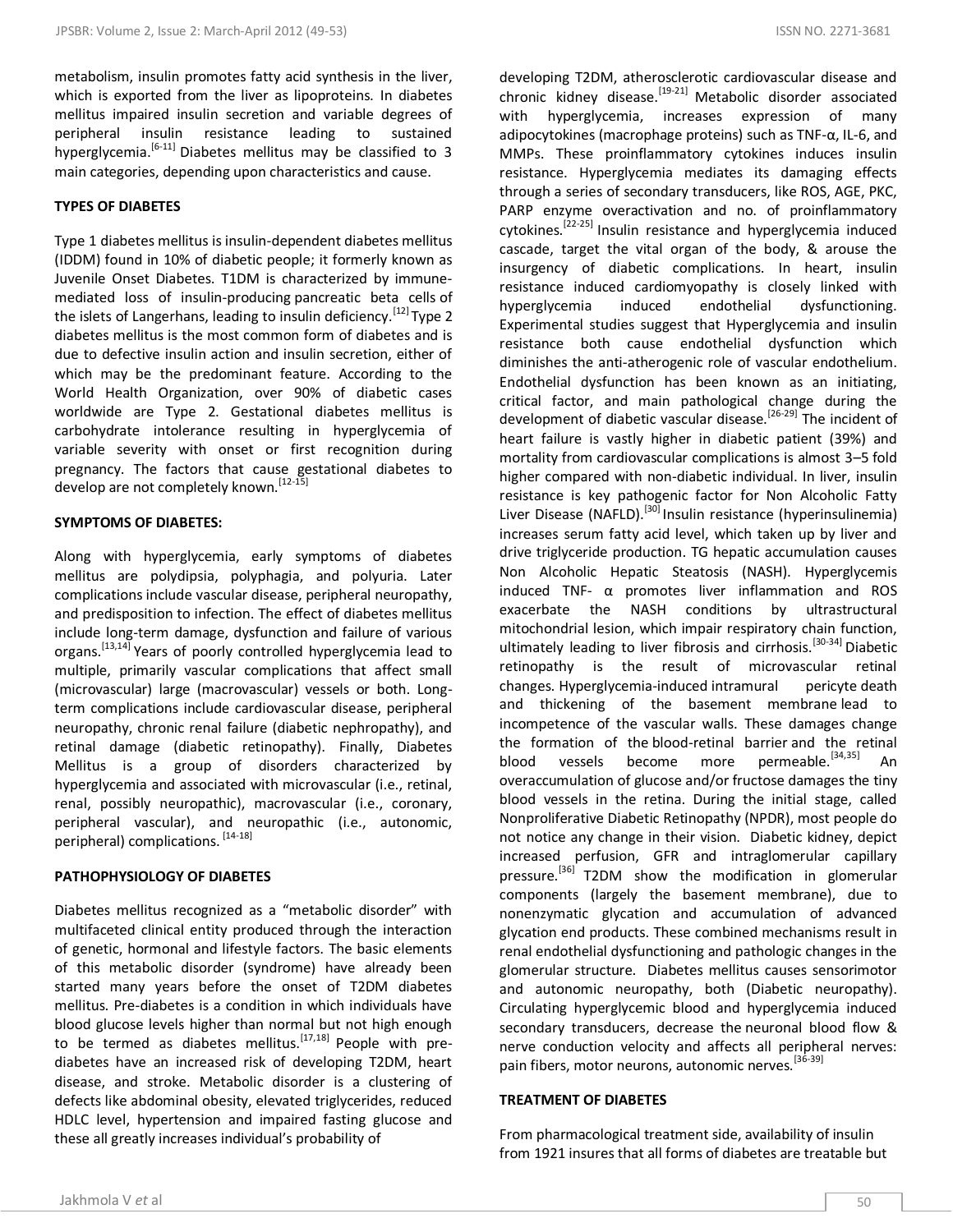a cure is difficult. Insulin is effective in all forms of diabetes mellitus. Most T1DM patient requires 0.4-0.8 UI/kg/day insulin. Pancreas transplants have been tried with limited success in T1DM. In T2DM, insulin dose varies 0.2-1.6 UI/kg/day depending upon severity and body weight of individual.[39-43] No. of oral hypoglycemic drugs act via different mechanism, are more effective T2DM than T1DM diabetes. Sulphonylureas servers as insulin secretion stimulant, act on the "Sulphonylurea Receptors" on the pancreactic β cells membrane causes depolarization, and increase the  $Ca<sup>2+</sup>$  influx that increase the rate of exocytosis of insulin vesicles.[44,45] Thiazolidinediones are novel oral antidiabetic agents (Insulin sensitizer). Thiazolidinediones are selective agonist of nuclear peroxisome proliferatore-activated receptors γ (PPARγ) which enhances the transcription of several insulin responsive genes and deluge the insulin resistance.<sup>[46]</sup> Biguanides reduce gluconeogenesis and Biguanides reduce gluconeogenesis and suppresses Hepatic Glucose Production (HGP). α-glucosidase inhibitors, like acarbose, miglitol reduce postprandial plasma glucose excursion. α–glucosidase is a small intestine mucosal bush border enzyme involved in carbohydrate metabolism.<sup>[46-</sup> <sup>49]</sup> A newer class of agent DPP4 inhibitors (Dipeptidyl Peptidase-IV) is Sitagliptin etc. Dipeptidyl Peptidase IV inactivates incretin hormone. Incretin are polypeptide that promotes blood glucose homeostasis by stimulating insulin secretion from pancreatic β cells in a glucose-dependent manner. An inhibitor of DPPIV is likely to lower blood sugar levels by increasing the level of active Incretin. Gastric Bypass Surgery has also been successful in many with morbid obesity and T2 DM. Gestational diabetes usually resolves after delivery. [50-54]

### **CURRENT TREATMENT SCENARIO**

In the current scenario, Diabetic treatment focus to grapple blood glucose level with in limit without any adjuvant treatment for the diabetes induced complications. Antidiabetic drugs like sulphonylureas, targets to increase blood insulin level and/or activity of insulin. Biguanides suppresses Hepatic Glucose Production and α-glucosidase inhibitors reduce inhibits carbohydrate metabolism in intestine mucosal bush border region. Partial glycemic control reduces, but does not eliminate, the development of microvascular/macrovascular complications of diabetes (cardiomyopathy retinopathy, nephropathy, and neuropathy) in T1DM and T2DM diabetes and morality rate with diabetes patients is higher due to hyperglycemia induced diabetic complication especially by diabetic cardiomyopathy. Diabetes is directly responsible for 9% of acute myocardial infraction cases 4% of stroke cases, 2% of neuropathy, and 32% of cataract cases. Moreover diabetic complications, the antidiabetic agents also poses a significant risk of morbidity, mortality, and permanent sequelae secondary to prolonged periods of hypoglycemia.<sup>[55]</sup> As well as, Antidiabetes drug sulphonylureas has been reported to increase cardiac complications and chronic sulphonylurea treatment causes loss of insulin secretory capacity due to β-cell hyperexcitability. No. of antidiabetic drugs are hepatotoxic,

also. Thus, there is a need for new treatment modalities for T2DM in view of the progressive deterioration of metabolic control that occurs in spite of intense treatment with existing modalities. New treatment should aim to normalizing the basic defects in the disease, which are islet dysfunction in combination with insulin resistance and should also, directly or indirectly target the diabetes induced complications.<sup>[56]</sup>

Among all antidiabetic drugs Thiazolidiendione and newer DPP4 inhibitors are targeted to extrapancreatic cells, to normalize hyperglycemia. Thiazolidinediones (TZD) like, Troglitazone, Pioglitazone & Rosiglitazone etc. are a novel class of antidiabetic agents which decrease blood glucose in T2DM patient, through alleviating insulin resistance. Insulin resistance and/or hyperinsulinemia underlie the pathogenesis of not only diabetes but also of the clustering syndrome called "syndrome X" or "insulin resistance syndrome" which includes hypertension, dislipidemia and hypercoagulation. TZD class of insulin sensitizers seems to have therapeutic potential to improve this clustering syndrome in addition to diabetes. TZD activate the peroxisome proliferator-activated receptor gamma (PPARγ), a nuclear hormone receptor. Although PPARγ is predominantly expressed in adipose tissue, but also present in macrophages, vascular smooth muscle cells (VSMC), endothelial cells and several cancer cell lines.<sup>[43-47]</sup> PPAR<sub>V</sub> activation by TZD in these cells modulates functions such as the production of inflammatory cytokine by macrophages, proliferation and migration of VSMC, and growth or differentiation in cancer cells. Thiazolidinediones, regulate endothelial cell growth and secretion of vasoactive peptides. PPARγ-receptors are also found on endothelial progenitor cells and PPARγ-agonists (TZD) stimulate progenitor-mediated renal endothelial repair. Thus since TZD class of insulin sensitizers has many kind of therapeutic effect in addition to lowering blood glucose, these agents expect to have therapeutic potential beyond diabetes.[45-49]

#### **ROLE OF DPP4 INHIBITORS**

Like Thiazolidinediones, a new class of antidiabetic drug DPP4 inhibitors (vildagliptin, sitagliptin & saxagliptin etc.) targeted to extrapancreattic cells. DPP-IV inactivates incretin hormone. There are two incretins, known as glucose- dependent insulinotropic peptide (GIP) and glucagon-like peptide-1 (GLP-1), which share many common actions in the pancreas but have distinct actions outside of the pancreas. The incretins are insulinotropic and insulin secretory response accounts for at least 50% of the total insulin secreted after oral glucose. Both incretins are rapidly deactivated by an enzyme dipeptidyl peptidase 4 (DPP4). An inhibitor of DPPIV is likely to lower blood sugar levels by increasing the level of active incretin.<sup>[34-</sup> 37]

DPP4, also known as the lymphocyte cell surface marker CD26, is a complex enzyme that exists as a membrane-spanning cellsurface aminopeptidase. Human DPP4 is ubiquitously expressed in epithelial & endothelial cells and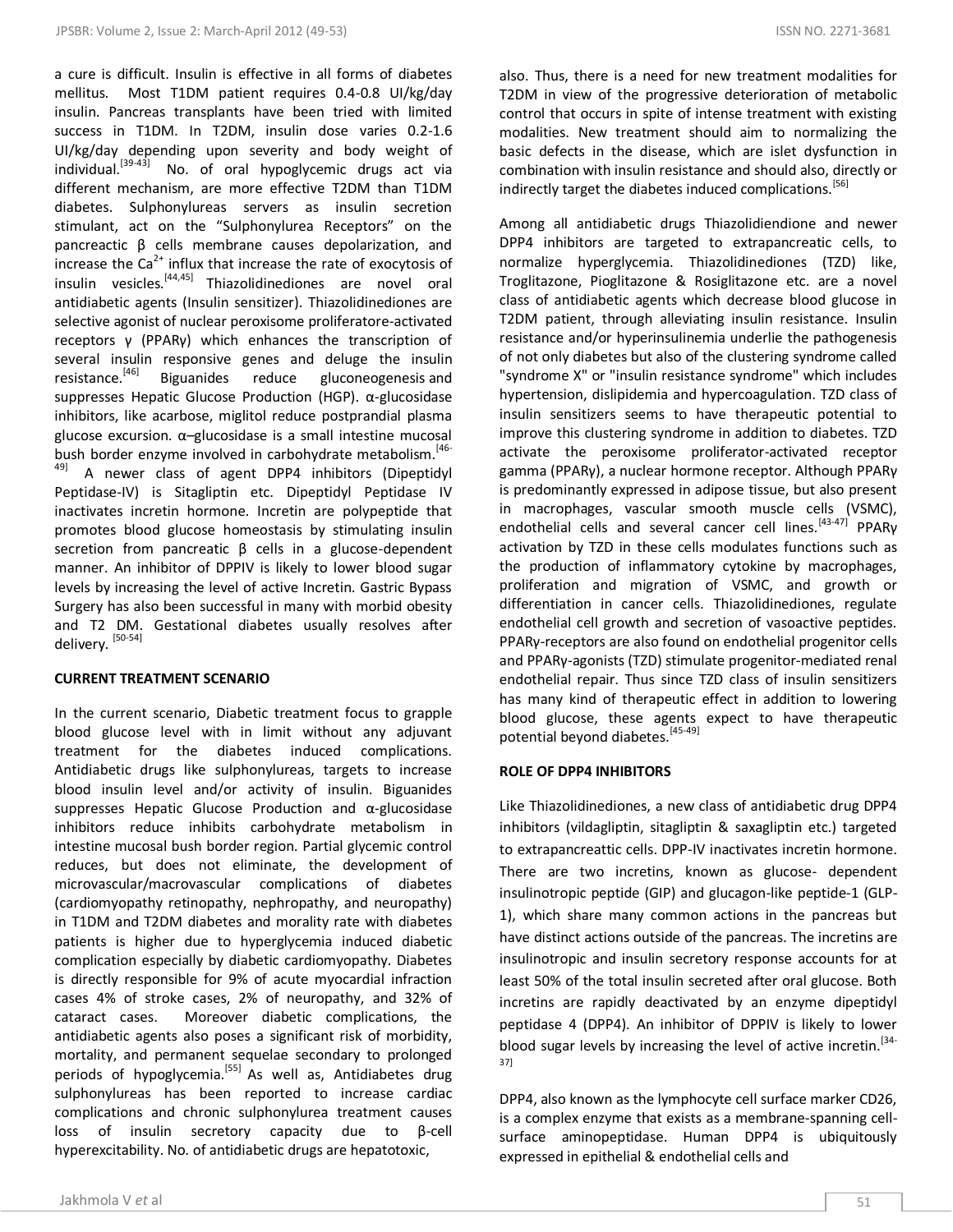widely expressed in many tissues, such as liver, lung, kidney, intestine, lymphocytes, capillary endothelium and T-cells, Bcells and natural killer cells. DPP4 inhibition increases the circulation incretin level and incretin activity in pancreas. DPP4 inhibition may augment various incretin mediated physiological activities like:- [35-41]

- GLUCAGON-LIKE PEPTIDE-1 (GLP-1) stimulates insulin secretion, inhibits glucagon secretion, delay gastric emptying, and induce satiety. These effects contribute to the antidiabetogenic action of GLP-1.
- GIP increases the insulin gene transcription and biosynthesis, and enhances the glucose-sensing system and replenishes β-cells insulin.
- $\triangleright$  GLP-1 prevents exhaustion of β-cell reserves via increased insulin mRNA stability, gene transcription, and biosynthesis.
- $\triangleright$  GIP acts synergistically with glucose as a growth- and antiapoptotic factor for β- cells. GIP potentiates glucoseinduced β-cell proliferation and protects β-cell against death induced by various stimuli and reduces islets cell death induced by glucolipotoxicity.
- $\triangleright$  GLP-1 counteract to abnormalities, including decreased insulin secretion and increased glucagon secretion, caused by excessive islet NO generation and augment islet adaptation to high fat diet-induced insulin resistance.
- $\triangleright$  GIP phosphorylates several transcription factors such as FoxO1 and  $p70^{56K}$ , crucial regulators of translation, and involved in glucose- induced ß-cell mitogenesis.
- GIP increases antiapoptotic bcl-2 gene expression, also. Incretin augment pancreatic β–cells regeneration.
- GLP-1 attenuates TNF-α-induced expression of plasminogen activator inhibitor-1, a regulator of plasminogen activation implicated in endothelial cell dysfunction and ameliorates endothelial dysfunction in patients with T2DM with an established coronary artery disease.
- $\triangleright$  Pituitary adenylate cyclase-activating polypeptide (PACAP), and gastrin-releasing peptide (GRP) Like GLP-1, are DPP4 substrate and potent insulinotropic peptides that augment glucose-stimulated insulin secretion. PACAP and GRP are neuropeptides being signals of pancreatic nerves and, therefore, involved in the neural regulation of islet function. Prevention of inactivation of these peptides may contribute to the antidiabetic ability of DPP-4 inhibitors.

DPP4 is an "Adenosine Deaminase-Complexing Protein". Adenosine deaminase (ADA), is a ubiquitous complex enzyme which catalyzes the irreversible hydrolysis of adenosine and deoxyadenosine to inosine and deoxyinosine. Adenosine deaminase-complexing protein (DPP4) plays important role in

regulating membrane adenosine deaminase activity. It is widely expressed in many tissues, such as liver, lung, kidney, intestine, lymphocytes. Numerous endocrine peptides, chemokines, and neuropeptides such as bradykinin, endomorphin-2, growth hormone-releasing hormone, interleukin-2 and -1ß, prolactin, neuropeptide Y and substance P are also physiological DPP-4 substrates.

#### **CONCLUSION:**

Thus, DPP4 inhibition and incretin activation, a dual mechanism that may works in antidiabetic activity of DPP4 inhibitors and this category may be another class of drug that may act beyond the definition of antidiabetic drugs and may give protection to the patient in a multifunctional way, like thiazolidiendione. DPP-4 inhibitors have been studied in a broad range of patients and have demonstrated similar efficacy, regardless of age, gender, or race/ethnicity. These agents offer an important addition to the treatment of patients with T2D by providing another mechanism to address the multiple pathophysiologic defects present in this disease.

#### **REFERENCES**

- 1. Kumar PJ, Clark M. Textbook of Clinical Medicine. Pub: Saunders (London), pp 1099-1121, 2002.
- 2. Expert Committee on the Diagnosis and Classification of Diabetes Mellitus. Report of the expert committee on the diagnosis and classification of Diabetes Mellitus. Diabetes Care 1997; 20: 1183-1197.
- 3. Beverley B, Eschwège E. The diagnosis and classification of diabetes and impaired glucose tolerance. In: Textbook of Diabetes 1 Ed: John C Pickup and Gareth Williams Third edition; Chapter 2, pp 2.1-2.11, 2003.
- 4. Lindberg G, Lindblad U, Melander A. Sulfonylureas for treating type 2 diabetes mellitus. Cochrane Database Systemic Reviews volume 3, 2004.
- 5. Bearse MA Jr, Han T, Schneck ME, et al. Local multifocal oscillatory potential abnormalities in diabetes and early diabetic retinopathy. Invest Ophthal Vis Sci 2004; 45 : 3259-3265.
- 6. Hove MN, Kristensen JK, Lauritzen T, Bek T. The prevalence of retinopathy in an unselected population of type 2 diabetes patients from Arhus County, Denmark. Acta Ophthalmol Scand 2004; 82: 443-448.
- 7. Seki M, Tanaka T, Nawa H, et al. Involvement of brainderived neurotrophic factor in early retinal neuropathy of streptozotocin-induced diabetes in rats: therapeutic potential of brain-derived neurotrophic factors for dopaminergic amacrine cells. Diabetes 2004; 53: 2412- 2419. albuminuria in older patients with type 2 diabetes. Diabetes care 2004; 27: 972-977.